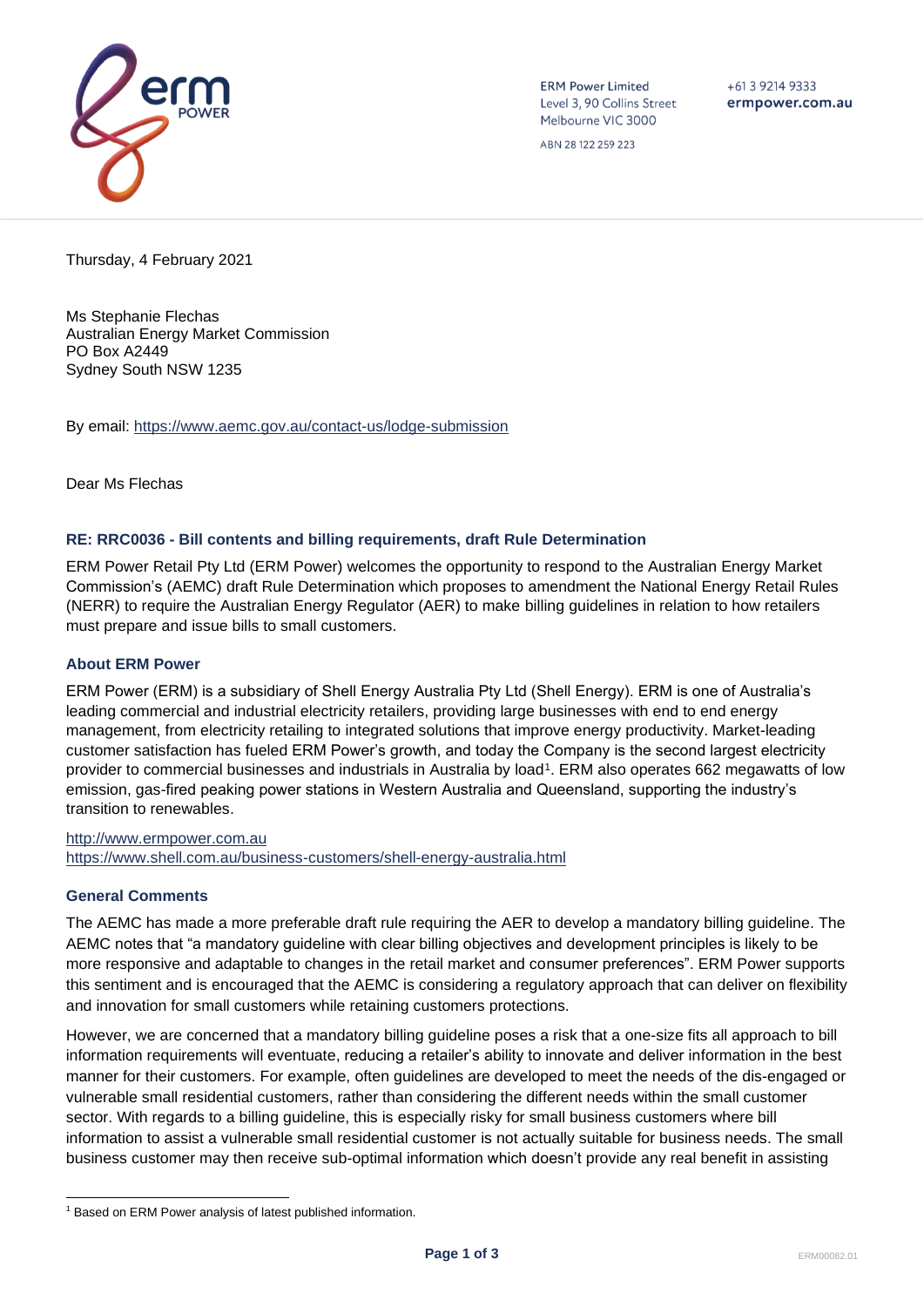

them understand their energy bill. As such, ERM Power does not support mandatory billing guidelines being developed.

As noted in our submission to the consultation paper, ERM Power supports an approach that enables retailers to provide an energy bill in a format, and with information, to best suit the diverse needs of their customers (including small business).

Our preference continues to be that minimum information and accessibility requirements, covering the functional aspects of a bill, be retained in the NERR for all small customers. This would include information such as payment amounts, dates, methods for their bill, how the bill is calculated and dispute processes. ERM Power considers that a smaller list of minimum bill contents fundamentally delivers on what the purpose of the bill is and will continue to provide protections to all small customers. This then leaves retailers the discretion to tailor the bill content to the market segment they service or provide information via other channels, without overwhelming small customers with information not relevant for their circumstances.

# **Draft Rule 25A**

If, in its final decision, the AEMC does rule a mandatory billing guideline is to be developed, ERM Power considers some amendments could be made to the drafting of clause 2 to better meet the assessment framework of transparency and customer choice.

ERM Power considers there is real value in ensuring all customers are provided with meaningful information to help them engage with the energy market. However, this should be in a manner which is appropriate for their individual needs. Our market research and experience has found that around 60% of small customers use an online billing channel and that a large segment of small customer's pay via direct debit. This means that in many cases a small customer will not engage with their bill and makes prescribed information, broader than the functional aspects of a bill, redundant. For example, our small business customers can download consumption data from a portal which provides more dynamic information relevant to their individual circumstances rather than a usage benchmark on a bill which is static. In addition, for small business customers, it is often the case that a bill is just another tax invoice paid by the business accountant. As such, information on a bill targeting aspects such as energy efficiency, engaging in the market, and investing in self-supply options, is likely to be of no value to the business accountant. This information is likely to be more meaningful if the customer can make a choice on how they want to access this such as through a digital portal or app.

In our submission to the consultation, we noted some of the difficulties the current billing regulations pose for multisite business and small business customers. In the draft determination, the AEMC stated that "it considers more information on this issue as it relates to billing, and potential solutions, will be gained from consumer research in developing the AER guideline".

As such, ERM Power recommends that clause 2(c) of the proposed Rule 25A be removed (highlighted red below). Before prescribing billing objectives around assistance with energy consumption and production - that is broader than what is needed to assist a customer understand how their bill is calculated - customer research should be undertaken to determine if a bill is actually the best method to deliver this information to small business customers. We consider that small customers should be able to ascertain this information, but we question whether the bill is the right format to do this for all small customer segments.

In addition, rather than the bill being the default instrument for all information for customers, it would be beneficial for the AEMC to consider whether current regulatory obligations aimed at helping customers make informed decisions about energy plans are better placed to meet the intent of clause 2(c). Obligations related to the Retail Pricing Information Guidelines, Basic Plan Information Documents, and Benefit Change Notices have been